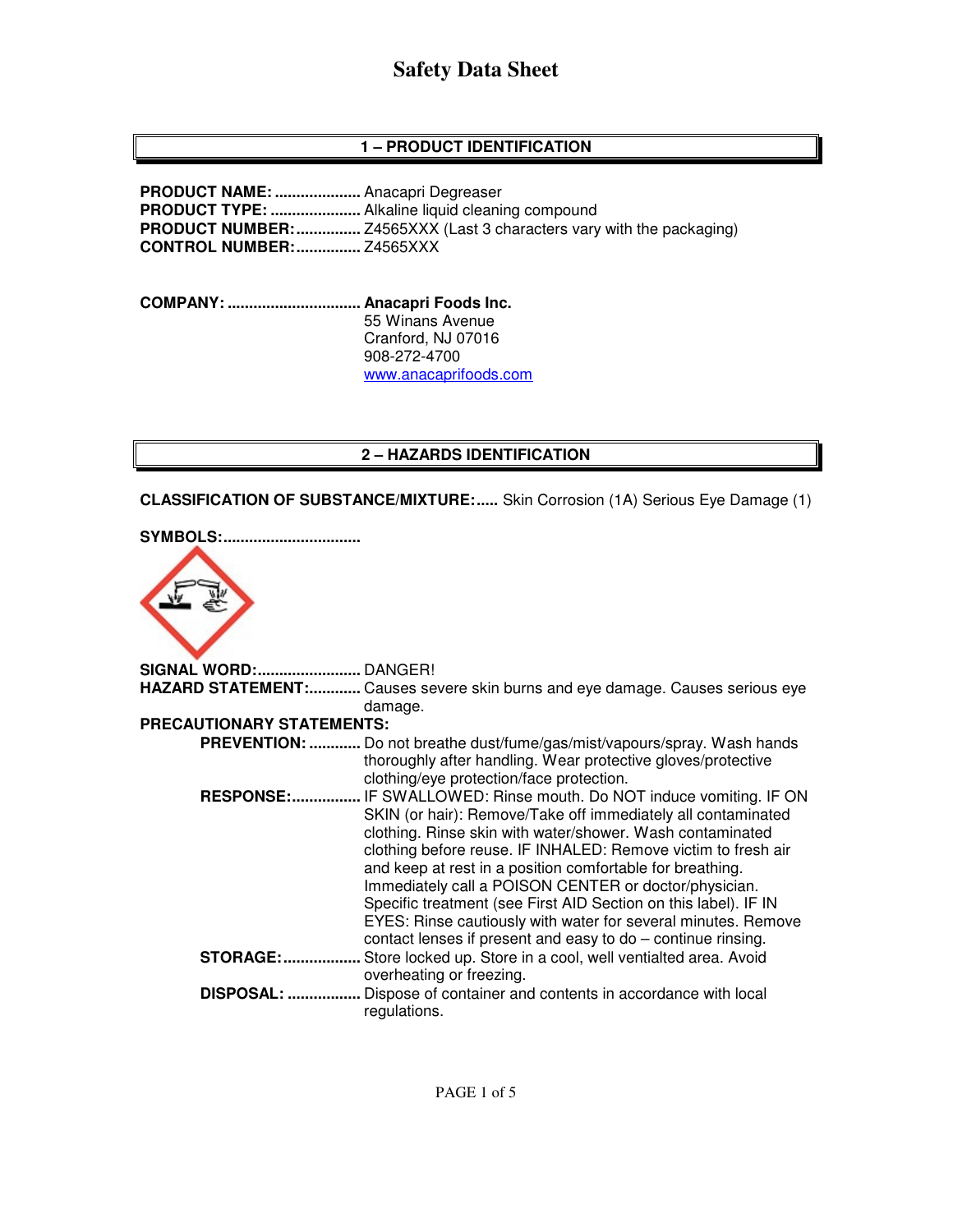### **3 – COMPOSITION / INFORMATION ON INGREDIENTS**

**INGREDIENT C.A.S. NUMBER** 

Water 7732-18-5 2-Butoxy Ethanol 111-76-2<br>111-76-2 6834-92-0 Sodium Metasilicate Sodium Hydroxide 1310-73-2

Percentages of ingredients are being withheld as trade secret information. This information will be disclosed as necessary to authorized individuals.

#### **4 – FIRST-AID MEASURES**

|                        | <b>BREATHING (INHALATION):</b> If victim shows signs of discomfort or irritation, remove to fresh<br>air. If symptoms persist, get immediate medical attention.                                                                             |
|------------------------|---------------------------------------------------------------------------------------------------------------------------------------------------------------------------------------------------------------------------------------------|
|                        | SWALLOWING (INGESTION): . DO NOT INDUCE VOMITING! Drink a large quantity of water or<br>milk. Do not attempt to give liquids to an unconscious person.<br>Get immediate medical attention!                                                  |
| EYES:                  | Flush eyes with a large quantity of fresh water for at least 15<br>minutes. Apply ice compresses and GET IMMEDIATE<br>EMERGENCY MEDICAL ATTENTION by an eye specialist. It<br>may be necessary to take victim to a hospital emergency room. |
| <b>SKIN (DERMAL): </b> | Flush from skin and clothing with large amounts of fresh water. If<br>irritation persists, consult physician. Wash contaminated clothing<br>before wearing.                                                                                 |

#### **5 – FIRE-FIGHTING MEASURES**

|                                                        | <b>EXTINGUISHING MEDIA:</b> This product is non-flammable. Use extinguishing media suitable |  |
|--------------------------------------------------------|---------------------------------------------------------------------------------------------|--|
|                                                        | for materials already burning.                                                              |  |
|                                                        | SPECIAL FIRE FIGHTING PROCEDURES: Firefighters working in areas where this                  |  |
|                                                        | product is present should be equipped with an approved, fully                               |  |
|                                                        | enclosed SCBA.                                                                              |  |
| <b>UNUSUAL FIRE AND EXPLOSION HAZARDS:</b> None known. |                                                                                             |  |

#### **6 – ACCIDENTAL RELEASE MEASURES**

**SPILL PROCEDURES: .............** Dike to prevent spillage into streams or sewer systems. Consult local, state and federal authorities. **WASTE DISPOSAL: .................** As recommended by local, state and federal authorities.

#### **7 – HANDLING and STORAGE**

**STORAGE: ................................** Store in a cool, well ventilated area. Avoid overheating or freezing.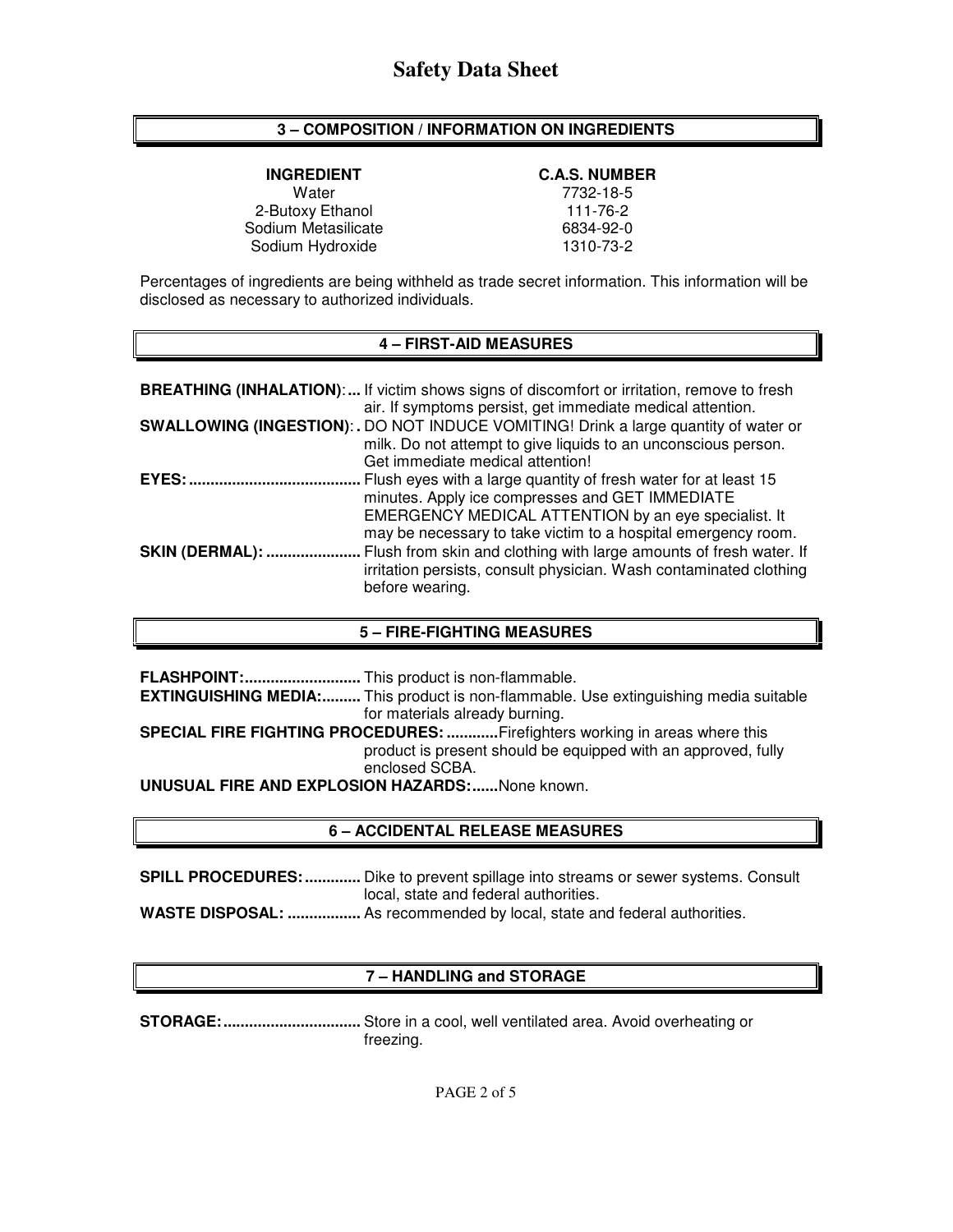## **Safety Data Sheet**

**HANDLING: ...............................** Under normal use according to label instructions, special protection should not be necessary. Wear eye protection if product is likely to splash. Do not place this product in an unmarked container! Keep away from children! Spilled material is slippery.

### **8 – EXPOSURE CONTROLS / PERSONAL PROTECTION**

**RESPIRATORY PROTECTION:** Not usually needed in well-ventilated areas. If needed, use a NIOSH approved respirator.

**PROTECTIVE CLOTHING:.......** Nitrile or PVC gloves, and chemical splash goggles. **ADDITIONAL MEASURES: ......** Under normal use according to label instructions, special protection should not be necessary. Wear eye protection if product is likely to splash. Do not place this product in an unmarked container! Keep away from children! Spilled material is slippery.

| PEL                    |
|------------------------|
| No limits established  |
| 20 ppm TLV, 25 ppm PEL |
| No limit established   |
| 2 mg/m3 ceiling        |
|                        |
|                        |

### **9 – PHYSICAL / CHEMICAL PROPERITES**

**APPEARANCE & ODOR: .........** Red transparent liquid, slight solvent odor. **ODOR THRESHOLD: ...............** N/A **pH: .............................................** 14.0 **MELTING POINT: .....................** 210 degrees F. **FREEZING POINT: ...................** N/A **BOILING POINT:.......................** 210 degrees F. **BOILING POINT RANGE:......... N/A FLASHPOINT: ...........................** This product is non-flammable. **EVAPORATION RATE:.............. N/A FLAMMABILITY (solid/gas):....** N/A **EXPLOSION LIMITS: ................** N/A **VAPOR PRESSURE: ................** Greater than 1 **SPECIFIC GRAVITY: ................** 1.05 **SOLUBILITY IN WATER: .........** Completely soluble. **PARTITION COEFFICIENT: .....** N/A **AUTO-IGNITION TEMPERATURE: ..........................** N/A **DECOMPOSITION TEMPERATURE: ......................** N/A **VISCOSITY: ..............................** Water thin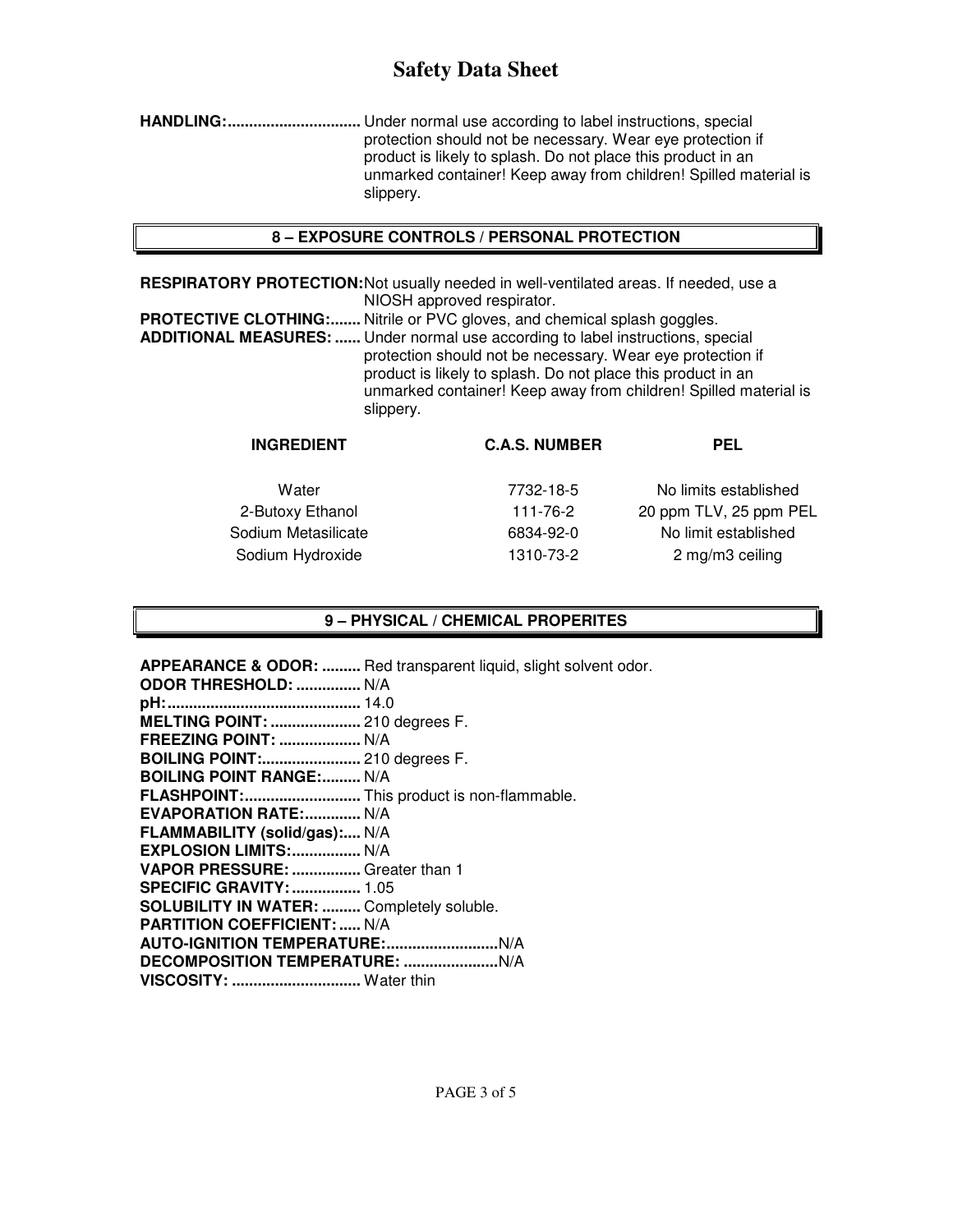## **10 – STABILITY and REACTIVITY**

**STABILITY: ...............................** Stable under normal conditions. **HAZARDOUS DECOMP.: .........** This product not known to polymerize. **INCOMPATIBILITY: ..................** Do not mix with acids or other detergents.

## **11 – TOXICOLOGICAL INFORMATION**

**ROUTE(S) OF ENTRY: .............** Inhalation, skin absorption, or ingestion. **LISTED CARCINOGEN: ...........** None over 0.1%. Not listed by IARC, NTP or OSHA. **MEDICAL CONDITION AGGRAVATED: ..................** May aggravate pre-existing dermatitis. **INHALATION: ............................** Not likely to be inhaled in hazardous amounts. Avoid exposure to mists or vapors. Maintain adequate ventilation in the work area. **INGESTION: ..............................** This material can cause burns and serious damage to any exposed body parts. **EYES: ........................................** Undiluted product will cause burns or eye irritation, or possibly blindness. **SKIN (DERMAL): ......................** This product may cause burns or irritation if not removed from the skin. Chronic overexposure may cause injury to blood, liver & kidneys. **ACUTE TOXICITY\* (ORAL):…… .............................** >5000 mg/kg **ACUTE TOXICITY\* (DERMAL):.. .............................** >5000 mg/kg **ACUTE TOXCITY\* (INHALATION):...............................>20,000 ppm V (Gas), >20 mg/l (Vapor), >5** mg/l (Dust)

**\***Determined using the additivity formula for mixtures (GHS Purple Book, 3.1.3.6)

### **12 – ECOLOGICAL INFORMATION**

#### **ENVIRONMENTAL FATE AND DISTRIBUTION:** N/A

#### **13 –DISPOSAL CONSIDERATIONS**

**WASTE DISPOSAL: .................** As recommended by local, state and federal authorities.

#### **14 – TRANSPORTATION INFORMATION**

**DOT CODE PROPER SHIPPING NAME:.....** Compounds, Cleaning Liquid (contains Sodium Hydroxide) **HAZARD CLASS: ......................** 8 **UN/NA NUMBER: .....................** NA 1760 **PACKAGING GROUP :.............. III** 

**IMDG CODE PROPER SHIPPING NAME :…**SODIUM HYDROXIDE SOLUTION **HAZARD CLASS :…….**8 **UN NUMBER :**………UN1824 **PACKAGING GROUP :**…….III